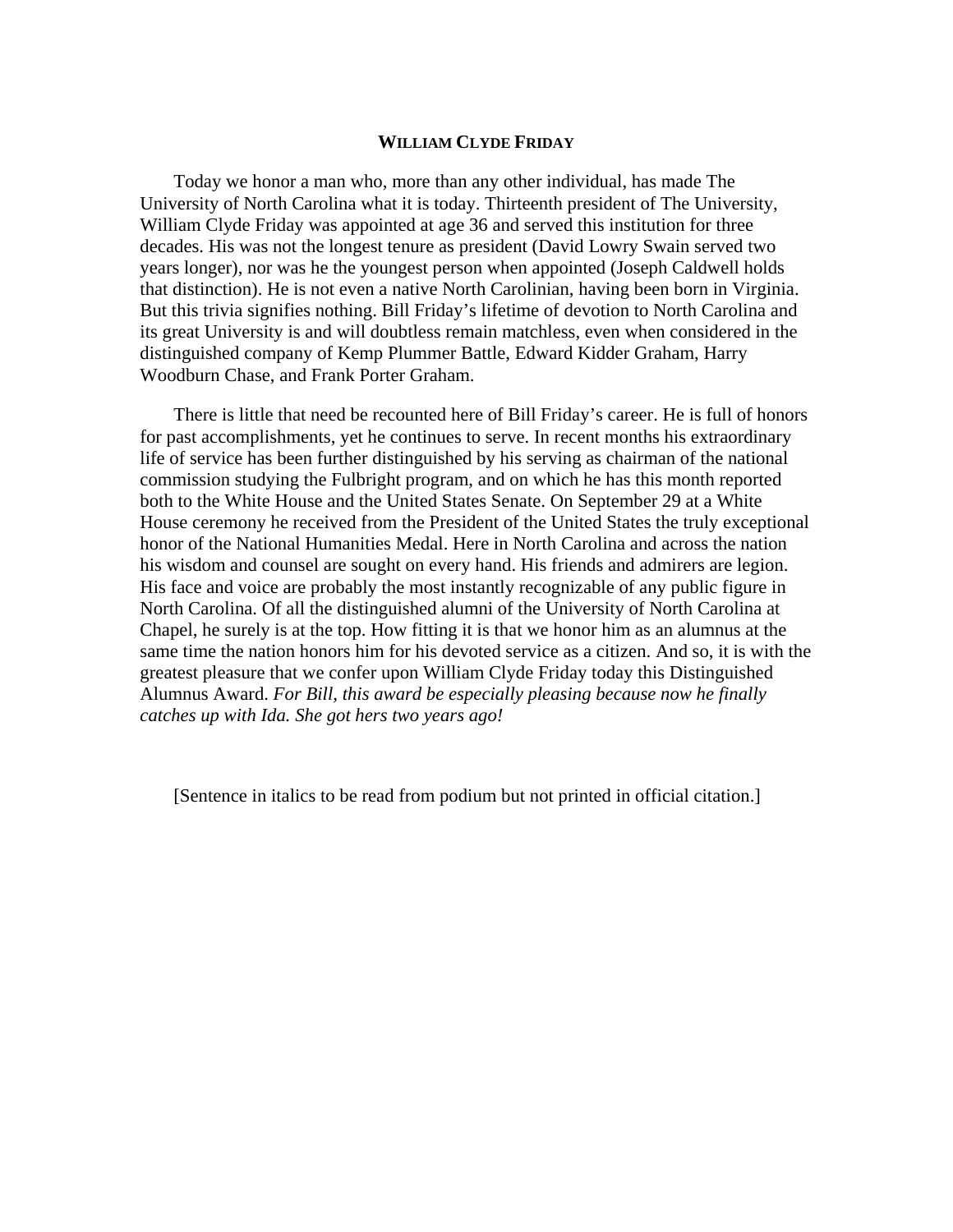# **MARY ELIZABETH JUNCK**

Mary Elizabeth Junck is president of Times Mirror Eastern Newspapers. Her career in journalism spans 25 years, beginning in 1972 at the *Charlotte Observer*. She subsequently held posts at the *Miami Herald*, the Knight-Ridder corporate staff, the St. Paul *Pioneer Press*, and the *Baltimore Sun*. Her efforts at maintaining high standards in the industry have been remarkable, and she continues to be a leader in the field.

Mary Junck was the first woman to be named chief executive of the *Baltimore Sun* since its founding in 1837. She is one of a very small sisterhood of women in major leadership positions in the newspaper industry, yet she has insisted on making ample room in a busy life for her family. Her colleagues were surprised and impressed when Mary took a leave of absence from the *Pioneer Press* to spend more time with her fouryear old daughter. "You can reach me in the sandbox," she told her staff. Within two months she was asked to take on the Baltimore position, but she insisted on an eightmonth delay. Corporate America is accustomed to such delays due to business considerations; Mary Junck has shown that a child can be just as important.

Mary Junck received her B.A. from Valparaiso University and her M.A. in Journalism from the University of North Carolina at Chapel Hill. She is a member of the Board of Visitors of our School of Journalism and Mass Communication and a member of the Society of Professional Journalists. On this, the centennial observance of the first enrollment of women in the University of North Carolina, her alma mater is pleased to add to Mary Junck's honors this Distinguished Alumna Award.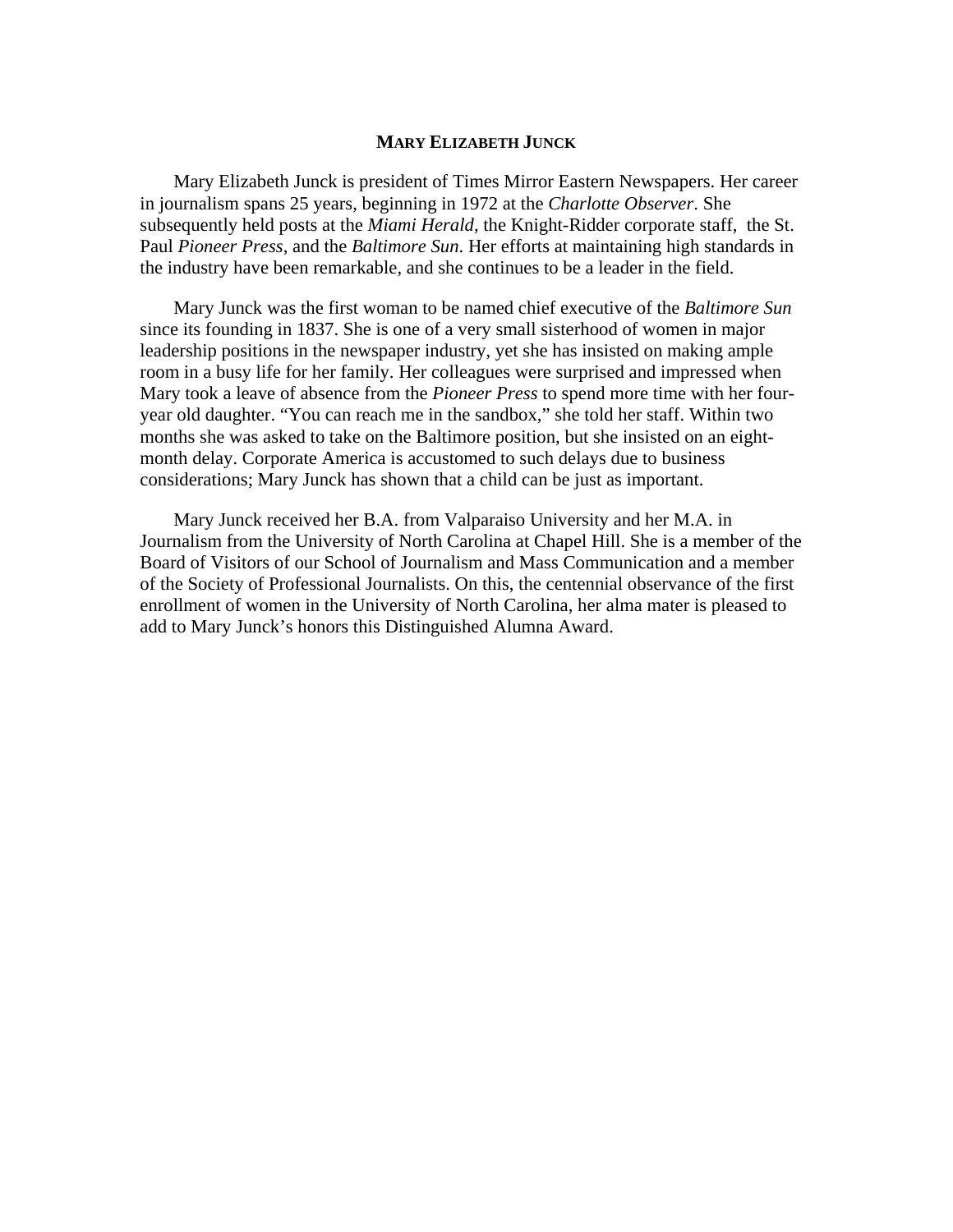# **HUGH MACRAE MORTON**

*Hugh MacRae Morton, Class of 1943, once had a toy poodle named Duchess. "Duchess," he would say," would you rather go to hell or go to Duke?" Duckenss would immediately flop over and play dead.* 

*Hugh Morton loves Carolina. Among the honors we have conferred on him previously are the Order of the Golden Fleece, the Order of the Grail, the Davie Award, and the Distinguished Service Medal of the General Alumni Association.* [Hugh MacRae Morton: Class of 1943, Order of the Golden Fleece, Order of the Grail, Distinguished Service Medalist of the General Alumni Association, winner of the Davie Award. These honors this University has previously conferred on Hugh Morton.] Editor of the 1943 Yackety Yack would have been among his accomplishments but for the intervention of World War II. He served with distinction as a news reel photographer and was wounded at Luzon. Since the age of 13, Hugh Morton has never been far away from a camera. His photographs have been published in every major news outlet. It has been said that he has photographed every square inch of his beloved Grandfather Mountain. Of all that he has done, his is most proud of the high drama, excitement, and beauty that he has captured on film.

It is impossible to adequately encapsulate Hugh Morton's richly varied life or to catalogue his many awards in the few words allowed here. He founded Wilmington's Azalea Festival and brought the battleship North Carolina to the Cape Fear. He helped raise more money for the Kennedy Library than any state other than Massachusetts. He developed Grandfather Mountain into one of the nation's most famed resorts in ways that have preserved its natural beauty for generations to come. He introduced hang gliding to our mountains and filmed a documentary on the sport for the Smithsonian Institution. His acid rain film is internationally acclaimed and his leadership of the Year of the Mountains has been a major contribution to that region. He served in Governor Hodges' administration, sought the his party's nomination for governor in the 1971 primary, and led the successful effort to amend the State Constitution to allow governors to serve two successive terms.

Throughout his long and busy life, Hugh Morton has held dear to his heart the time he spent in Chapel Hill as a student. He has given selflessly of his time, talent, and treasure to advance his alma mater and his native state. Irving S. Cobb once said "all North Carolina needs is a press agent." Hugh Morton was the first and is still the best. Now, having given no credit to Mildred the Bear or the Mile-High Swinging Bridge, it is with grateful appreciation that this University bestows upon Hugh MacRae Morton this Distinguished Alumnus Award.

[The version read from the podium omitted the material in brackets near the beginning and included the material in italics.]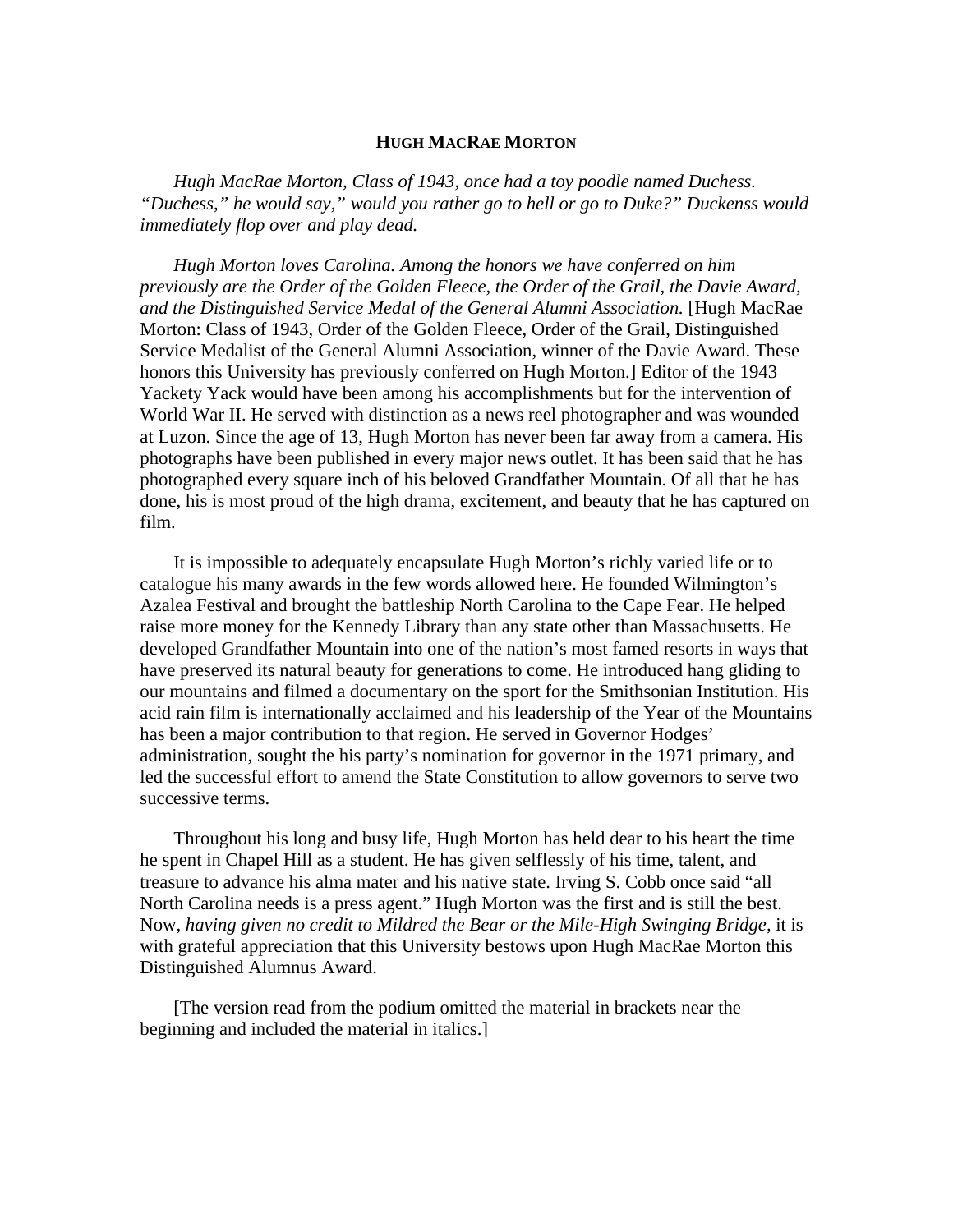#### **WILLIAM STEVENS POWELL**

The history of North Carolina has been chronicled by perhaps the most distinguished line of scholars produced by any single state in the American Union: Samuel Ashe, R.D.W. Connor, Albert Ray Newsome, Hugh Talmadge Lefler, Christopher Crittenden, and the man we honor today, William Stevens Powell. In the words of one of his colleagues, himself an internationally distinguished historian, "Bill Powell[, as he is universally known, is without qualification the premier historian of North Carolina of our time—indeed, probably of all time. In his published work, in his teaching, and in his endless outreach activities, he has] given the subject prominence in the broader context of our country as a whole: so that to be spoken of as 'Mr. North Carolina History,' as he often is, is now a mark of nationwide distinction and not one of narrow provincialism."

Bill Powell earned all three of his degrees from the University of North Carolina at Chapel Hill. After military service in World War II and one very cold winter at Yale he settled into his life's work in North Carolina. For sixteen years he was Curator of the North Carolina Collection, the nation's most extensive collection of materials devoted to the history and literary output of one state. In 1973 he followed Hugh Talmadge Lefler as professor of North Carolina history in this University, a position he held with considerable distinction until his retirement in 1986. Retirement for Bill Powell has been evident only by the formal title professor emeritus. He continues his life-long habit of cultivating ceaselessly his one and only intellectual love affair: the history and culture of North Carolina.

The total mass of Bill Powell's scholarly work is prodigious. *North Carolina Through Four Centuries* and *First State University: A Pictorial History of the University of North Carolina* are probably his most widely-read books, but three massive works sum up a lifetime of digging into details. The *North Carolina Gazeteer,* an exhaustive description of places, is now in its fifth edition. The six-volume *Dictionary of North Carolina Biography* is an encyclopedic treatment of every deceased North Carolinian of note. *It has been said the being assured of an entry in the DNCB is, in the current vernacular, "to die for."* Bill is now working on the final piece of the trilogy, the *North Carolina Handbook*, which will comprehensively treat noteworthy events and things related to our state. For a lifetime of total devotion to his native State and his alma mater, the University of North Carolina at Chapel Hill is pleased to confer upon William Stevens Powell this Distinguished Alumnus Award.

[The bracketed portion near the beginning was omitted from the version read from the podium, and the sentence in italics near the end was added.]